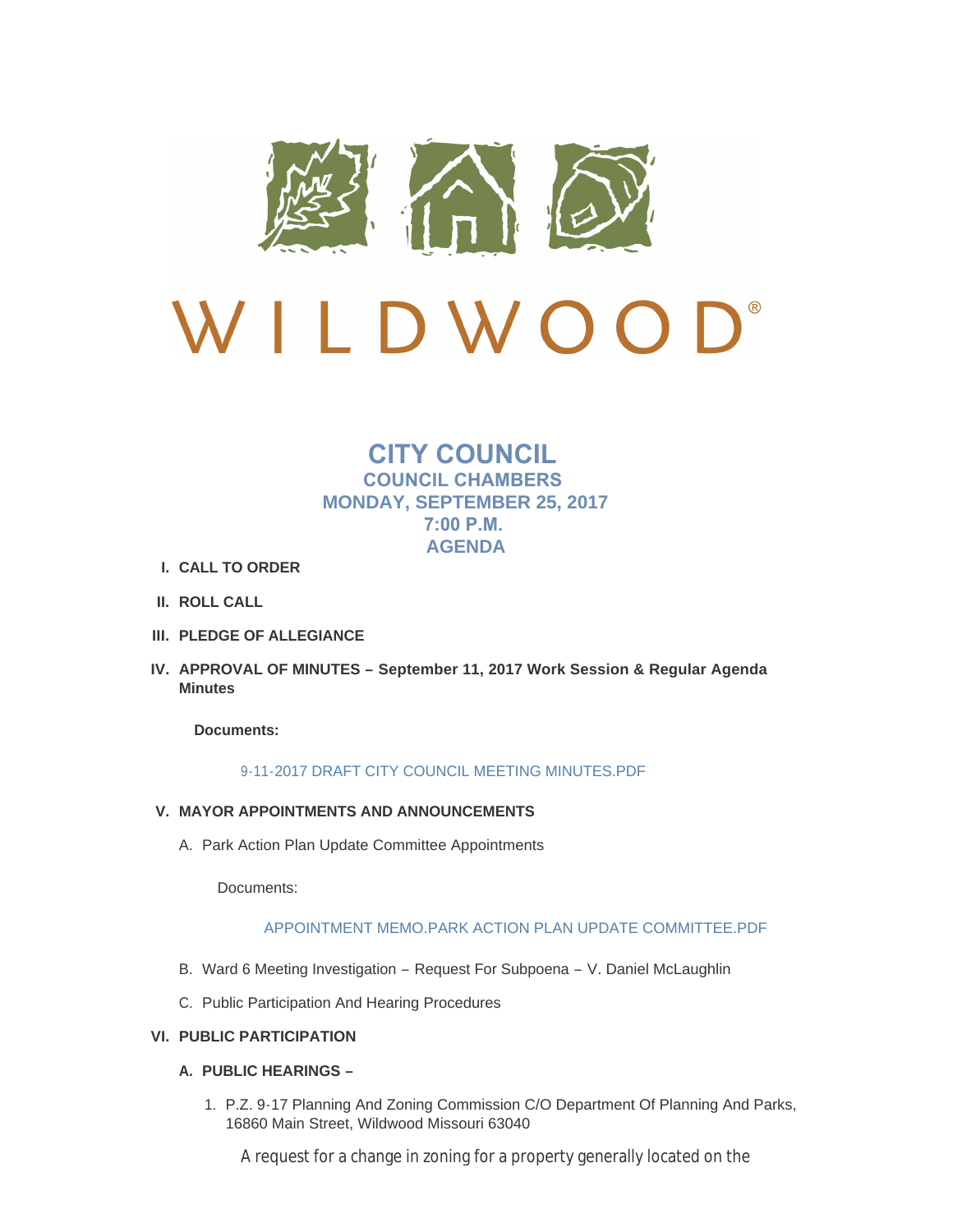A request for a change in zoning for a property generally located on the southwest corner of the intersection of State Route 109 and Pond-Grover Loop Road (Street Address: 2145 State Route 109; Locator Number: 23V420103), from the NU Non-Urban Residence District to PS Park and Scenic District. Improvements, including a bike and pedestrian trail that connects to the tunnel under State Route 109, landscaping, and stormwater retention facility, have been installed upon the parcel of ground, as part of the City of Wildwood and Missouri Department of Transportation's State Route 109 improvements from State Route 100 to Clayton Road, which was completed in 2014. (Ward - One)

Documents:

#### [PUBLIC HEARING PZ 9-17.PDF](http://cityofwildwood.com/AgendaCenter/ViewFile/Item/12418?fileID=17784)

## **LEGISLATION VII.**

- UNFINISHED BUSINESS A.
	- 1. (Postponed At September 11, 2017 City Council Meeting For Up To 30 Days) BILL #2292

AN ORDINANCE OF THE CITY OF WILDWOOD, MISSOURI, AMENDING TRAFFIC SCHEDULE XII, ADOPTED BY SECTION 390.010 OF THE CODE OF ORDINANCES OF THE CITY OF WILDWOOD, BY ESTABLISHING A NEW REGULATION OF THE KINDS AND CLASSES OF TRAFFIC PERMITTED ON FOX CREEK ROAD. *Recommended by the Board of Public Safety* (Second Reading) (Ward – Six) Direct Budgetary Impact: \$1,000

Documents:

#### [BILL 2292.PDF](http://cityofwildwood.com/AgendaCenter/ViewFile/Item/12421?fileID=17785)

2. (Postponed At September 11, 2017 City Council Meeting For Up To 30 Days) BILL #2295

AN ORDINANCE OF THE CITY OF WILDWOOD, MISSOURI, AMENDING CHAPTER 390, TRAFFIC SCHEDULE XII, OF THE MUNICIPAL CODE OF THE CITY OF WILDWOOD, BY ADDING A REGULATION OF THE KINDS AND CLASSES OF TRAFFIC PERMITTED ON CENTAUR ROAD. *Recommended by the Board of Public Safety* (Second Reading) (Ward – One) Direct Budgetary Impact: \$500

Documents:

#### [BILL 2295.PDF](http://cityofwildwood.com/AgendaCenter/ViewFile/Item/12422?fileID=17786)

(Postponed At September 11, 2017 City Council Meeting For Up To 30 Days) BILL 3. #2298

AN ORDINANCE OF THE CITY OF WILDWOOD, MISSOURI, SUBMITTING TO THE QUALIFIED VOTERS OF THE CITY AT THE GENERAL MUNICIPAL ELECTION TO BE HELD IN THE CITY ON APRIL 3, 2018, PROPOSED AMENDMENTS TO VARIOUS PROVISIONS OF THE CHARTER OF THE CITY OF WILDWOOD, MISSOURI, AS THEY RELATE TO TERM LIMITS FOR ELECTED OFFICIALS AND MEMBERS OF BOARDS AND COMMISSIONS OF THE CITY, PROCEDURES AND REGULATIONS FOR MAYORAL APPOINTMENTS, AND LIMITATIONS ON CERTAIN CAPITAL EXPENDITURES WITHOUT VOTER APPROVAL. *Recommended by the City Council* (Second Reading) (Wards – All) Direct Budgetary Impact: None

Documents:

[BILL 2298.PDF](http://cityofwildwood.com/AgendaCenter/ViewFile/Item/12423?fileID=17787)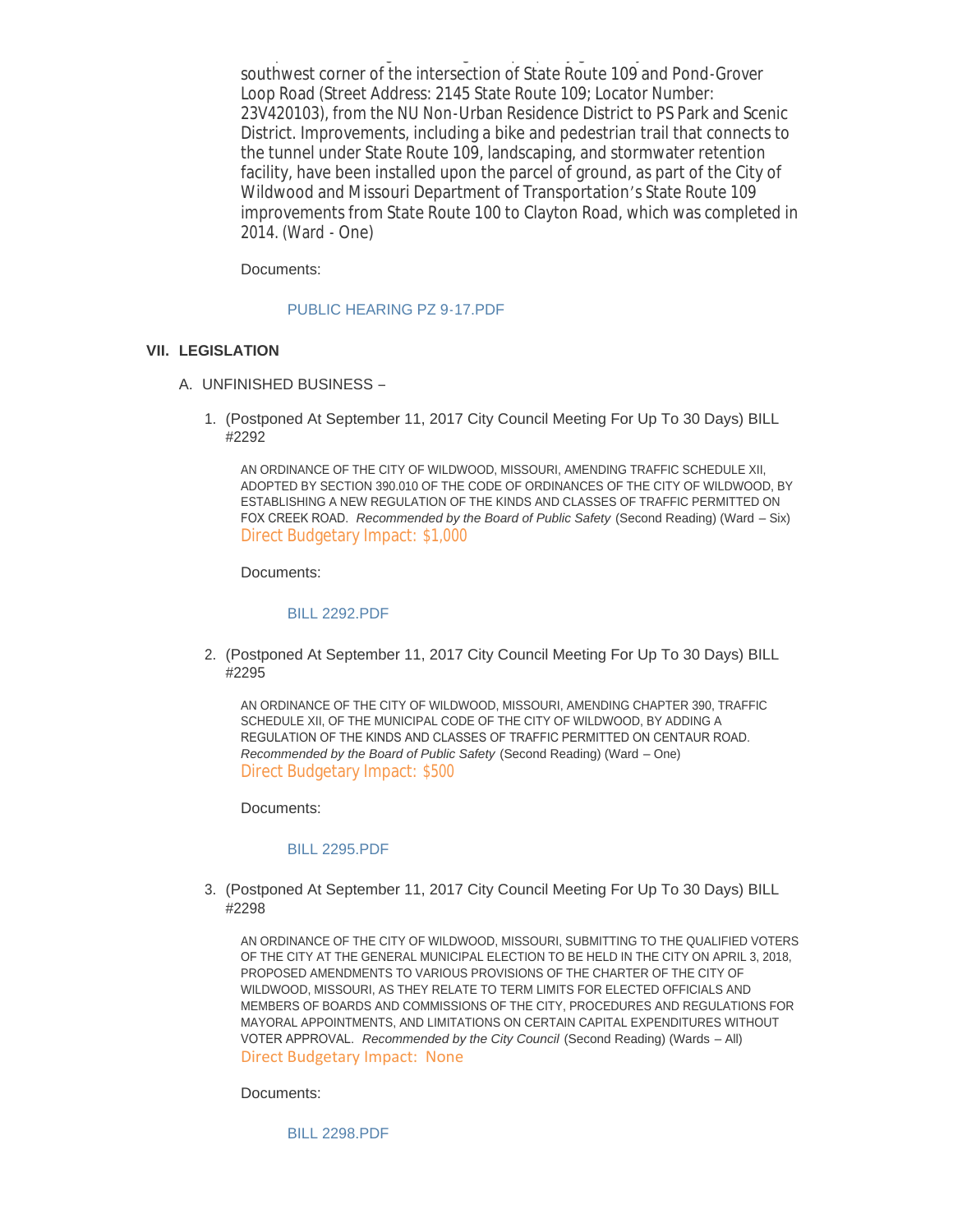BILL #2300 4.

AN ORDINANCE OF THE CITY OF WILDWOOD, MISSOURI, PROVIDING FOR THE COMPENSATION OF THE OFFICES OF MUNICIPAL JUDGE AND PROSECUTING ATTORNEY. *Recommended by the City Council* (Second Reading) (Wards – All) Direct Budgetary Impact: \$4,000 per year

Documents:

## [BILL 2300.PDF](http://cityofwildwood.com/AgendaCenter/ViewFile/Item/12424?fileID=17788)

BILL #2301 5.

AN ORDINANCE BY THE CITY COUNCIL OF THE CITY OF WILDWOOD, MISSOURI AUTHORIZING THE TERMINATION OF THE PLANNED RESIDENTIAL DEVELOPMENT (PRD) OVERLAY DISTRICT IN THE NU NON-URBAN RESIDENCE DISTRICT AND FPNU FLOODPLAIN NON-URBAN DISTRICT FOR A 193.2 ACRE TRACT OF LAND LOCATED ON THE EAST SIDE OF OSSENFORT ROAD, SOUTH OF WILD HORSE CREEK ROAD (P.Z. 25 and 25a, dba Deer Valley Estates), CONSISTENT WITH THE RECOMMENDATION OF THE PLANNING AND ZONING COMMISSION, IN ITS LETTER ON THIS MATTER THAT IS DATED AUGUST 21, 2017, WHICH NOTED THE REQUIRED COMMENCEMENT OF CONSTRUCTION TIMELINE HAD NEVER BEEN MET, AFTER MULTIPLE YEARS OF EXTENSIONS. *Recommended by the City Council* (Second Reading) (Ward – One) Direct Budgetary Impact: None

Documents:

#### [BILL 2301.PDF](http://cityofwildwood.com/AgendaCenter/ViewFile/Item/12425?fileID=17789)

BILL #2302 6.

AN ORDINANCE BY THE CITY COUNCIL OF THE CITY OF WILDWOOD, MISSOURI AUTHORIZING CHANGES TO AN EXISTING AMENDED C-8 PLANNED COMMERCIAL DISTRICT ORDINANCE #2055 THAT GOVERNS A ONE (1) ACRE SITE ON MANCHESTER ROAD, WEST OF POND ROAD, THEREBY ALLOWING FURTHER PERMITTED ACTIVITIES ON THE PROPERTY, WHILE ALSO GRANTING CERTAIN ALLOWANCES FOR THE MAINTENANCE NEEDS OF TENANTS' VEHICLES, ALL CONSISTENT WITH THE LETTER OF RECOMMENDATION COMPLETED BY THE PLANNING AND ZONING COMMISSION, WHICH IS DATED AUGUST 21, 2017 – (P.Z. 1-01 Sean Clancy/Joy Wilcox). *Recommended by the City Council* (Second Reading) (Ward – One) Direct Budgetary Impact: None

Documents:

## [BILL 2302.PDF](http://cityofwildwood.com/AgendaCenter/ViewFile/Item/12426?fileID=17790)

#### **NEW BUSINESS – B.**

BILL #2303 1.

AN ORDINANCE AUTHORIZING THE MAYOR OF THE CITY OF WILDWOOD, MISSOURI, TO EXECUTE A CERTAIN COMMUNITY SUPPORT AGREEMENT BY AND BETWEEN THE CITY OF WILDWOOD, MISSOURI, AND TOUGH MUDDER INCORPORATED, REGARDING YEARLY EVENTS TO TAKE PLACE IN 2018, 2019, 2020, 2021 AND 2022. *Recommended by the Economic Development Committee* (First Reading) (Ward - Six) Direct Budgetary Impact: \$20,000

Documents:

#### [BILL 2303.PDF](http://cityofwildwood.com/AgendaCenter/ViewFile/Item/12428?fileID=17791)

BILL #2304 2.

AN ORDINANCE AUTHORIZING THE MAYOR OF THE CITY OF WILDWOOD, MISSOURI, TO EXECUTE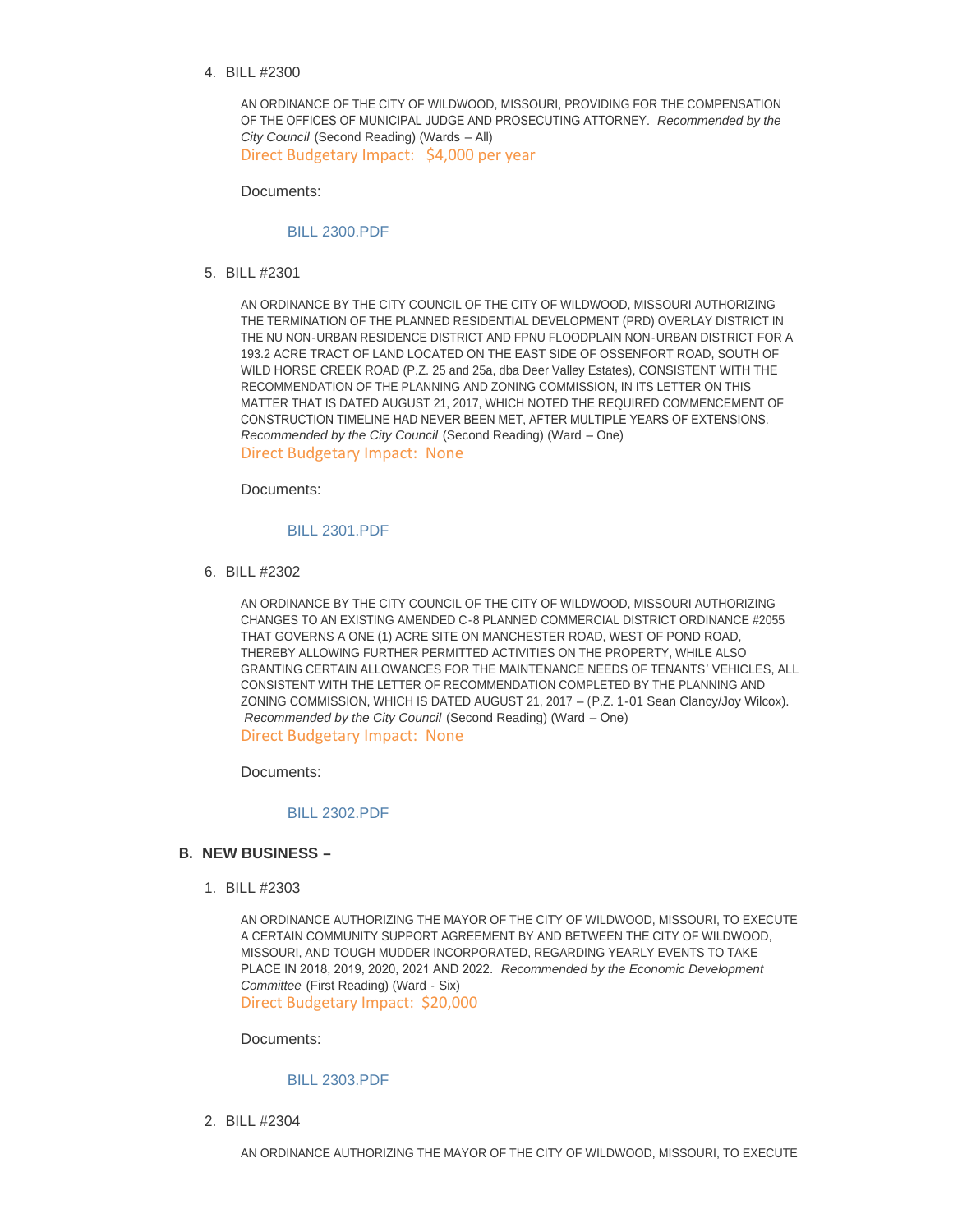A CONSULTANT/SERVICES AGREEMENT BY AND BETWEEN THE CITY OF WILDWOOD, MISSOURI, AND HR GREEN, INC., TO COMPLETE A TRAFFIC STUDY OF THE TOWN CENTER AREA WITHIN THE CITY OF WILDWOOD. *Recommended by the Administration/Public Works Committee* (First Reading) (Wards One, Four, Five, Seven, and Eight) Direct Budgetary Impact: \$ 29,300

Documents:

#### [BILL 2304.PDF](http://cityofwildwood.com/AgendaCenter/ViewFile/Item/12429?fileID=17792)

BILL #2305 3.

AN ORDINANCE BY THE CITY COUNCIL OF THE CITY OF WILDWOOD, MISSOURI AUTHORIZING THE AMENDMENT OF SECTION 235.040, ITEM (A.), OF THE CODE OF ORDINANCES OF THE CITY OF WILDWOOD BY ALLOWING FOR THE EXTENSION OF THE HOURS FOR USE OF A TRAIL SEGMENT THAT IS LOCATED WITHIN THE CITY'S COMMUNITY PARK PROPERTY TO OFFSET THE SHORTER DAYS AND LONGER NIGHTS ASSOCIATED WITH THE UPCOMING FALL, WINTER, AND EARLY SPRING MONTHS OF THE YEAR. *Recommended by the City Council* (First Reading) (Ward – One)

Direct Budgetary Impact: None

Documents:

#### [BILL 2305.PDF](http://cityofwildwood.com/AgendaCenter/ViewFile/Item/12430?fileID=17793)

BILL #2306 4.

AN ORDINANCE AUTHORIZING THE APPROVAL OF A RECORD PLAT AND DEPOSIT AGREEMENTS, WITH ASSOCIATED LETTERS OF CREDIT AND SEPARATE SPECIAL ESCROW GUARANTEEING REQUIRED IMPROVEMENTS, FOR A THREE (3) LOT RESIDENTIAL SUBDIVISION THAT IS LOCATED ON A TRACT OF LAND BEING PART OF THE NORTH HALF OF THE NORTHWEST QUARTER OF SECTION 12, TOWNSHIP 44 NORTH, RANGE 3 EAST, CITY OF WILDWOOD, ST. LOUIS COUNTY, MISSOURI, AND MORE SPECIFICALLY SITUATED ON THE WEST SIDE OF EAST AVENUE, SOUTH OF MANCHESTER ROAD; HEREAFTER TO BE KNOWN AS "BORDEAUX ESTATES AT WILDWOOD – PLAT TWO." *Recommended by the Department of Planning and Parks* (First Reading) (Ward – Eight)

Direct Budgetary Impact: None

Documents:

#### [BILL 2306.PDF](http://cityofwildwood.com/AgendaCenter/ViewFile/Item/12441?fileID=17800)

BILL #2307 (FORMERLY BILL #2299) 5.

AN ORDINANCE OF THE CITY OF WILDWOOD, MISSOURI, AMENDING CHAPTER 125 OF THE CODE OF ORDINANCES OF THE CITY OF WILDWOOD BY ENACTING A NEW SECTION 125.140, AND PROVIDING PROCEDURES FOR HANDLING OF ALLEGED VIOLATIONS OF THE CITY CHARTER BY CITY OFFICIALS. *Recommended by the Charter Review Commission* (First Reading) (Wards – All) Direct Budgetary Impact: None

Documents:

#### [BILL 2307.PDF](http://cityofwildwood.com/AgendaCenter/ViewFile/Item/12432?fileID=17795)

BILL #2308 (FORMERLY BILL #2299) 6.

AN ORDINANCE OF THE CITY OF WILDWOOD, MISSOURI AMENDING CHAPTER 125 OF THE CODE OF ORDINANCES OF THE CITY OF WILDWOOD BY ENACTING A NEW SECTION 125.150, AND PROVIDING REGULATIONS ON POLITICAL ACTIVITIES OF CERTAIN EMPLOYEES AND OFFICERS OF THE CITY. *Recommended by the Charter Review Commission* (First Reading) (Wards – All) Direct Budgetary Impact: None